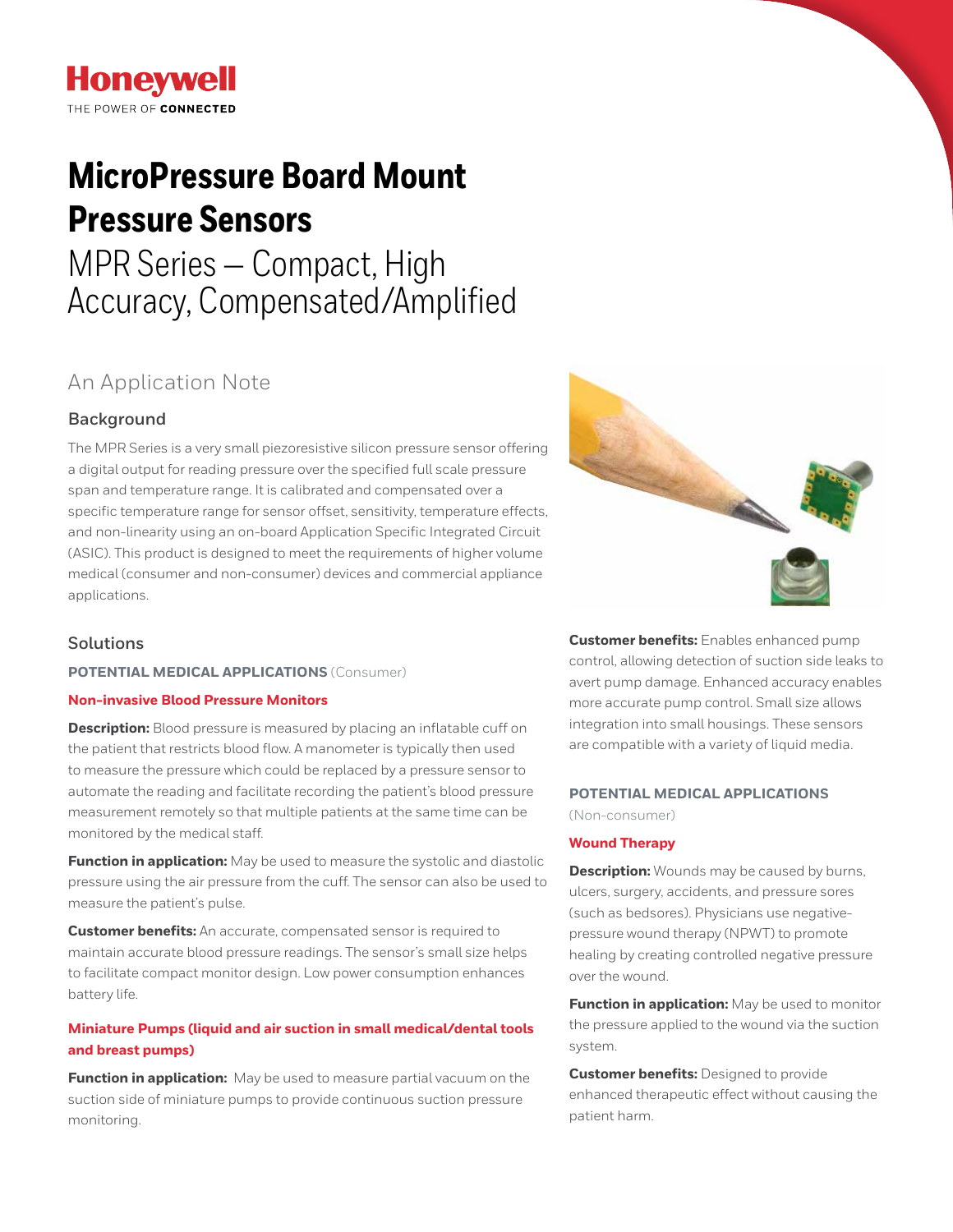#### **POTENTIAL CONSUMER APPLIANCE APPLICATIONS**

#### **Coffee Machines**

**Description:** In recent years, many home and office coffee machines have seen improvements in reliability and coffee quality. Electric drip coffee machines have been replaced with higher end, single-serve or single-cup coffee makers.

**Function in application:** May be used to measure the pressure at various points in the system during the coffee brewing process, including the water level in the reservoir/holding tank, the inlet pressure on a hard-plumbed system, the output pressure from the system pump, and the heater system pressure.

**Customer benefits:** Designed to provide a better cup of coffee by helping to ensure that enough water is in the reservoir to make a full container of coffee so that the coffee isn't too strong. Enhanced accuracy enables a more accurately controlled process which may eliminate the need for system level hardware and software calibration. Small size enables integration into smaller/compact coffee makers. Food grade gel option is compatible with potable water. No internally trapped volume provides a flush measurement surface so that the brewer can be completely cleaned.

#### **Washing Machines**

**Description:** Newer, high-efficiency washing machines use much less water than older versions. Compact machines use the same washing system as a full-size machine and fit into smaller spaces.

**Function in application:** May be used to measure the water level. The MPR Series pressure sensor may be integrated into the liquid level measurement assembly at the end of the air tube column to measure the pressure exerted on the air column due to increase in liquid level.

**Customer benefits:** Continuous higher resolution water level measurement and enhanced accuracy enable more accurate liquid level measurement at lower water volumes, allowing both water and energy cost savings. These sensors are compatible with a variety of liquid media.

#### **Dishwashers**

**Description:** Today's more powerful and efficient dishwashers use less water than older versions.

**Function in application:** May be used to measure the water level. The MPR Series pressure sensor may be integrated into the liquid level measurement assembly at the bottom of the water reservoir, with an air column between the media and the sensor surface. It measures the pressure exerted on the air column due to increase in liquid level. A pressure measurement may be used to determine rate of change of the water column during drain mode; enabling the system to detect clogged drain, when no change in liquid level is detected.

**Customer benefits:** Continuous higher resolution water level measurement and enhanced accuracy enable a more precise liquid level measurement, allowing both water and energy cost savings. Small sensor size allows integration into existing system over-mold packages. These sensors are compatible with a variety of liquid media.

#### **MPR Series Features**

- 5 mm x 5 mm [0.20 in x 0.20 in] package footprint
- Calibrated and compensated
- 60 mbar to 2.5 bar | 6 kPa to 250 kPa | 1 psi to 30 psi
- 24-bit digital I2C or SPI-compatible output
- IoT (Internet of Things) ready interface
- Low power consumption (<10 mW typ.), energy efficient
- Stainless steel pressure port
- Compatible with a variety of liquid media
- Absolute and gage pressure types
- Total Error Band after customer auto-zero: As low as  $\pm 1.5$  %FSS
- Compensated temperature range: 0ºC to 50ºC [32ºF to 122ºF]
- REACH and RoHS compliant
- Long port version meets IPC/JEDEC J-STD-020D.1
- Sensor also available on breakout board for easy evaluation and testing